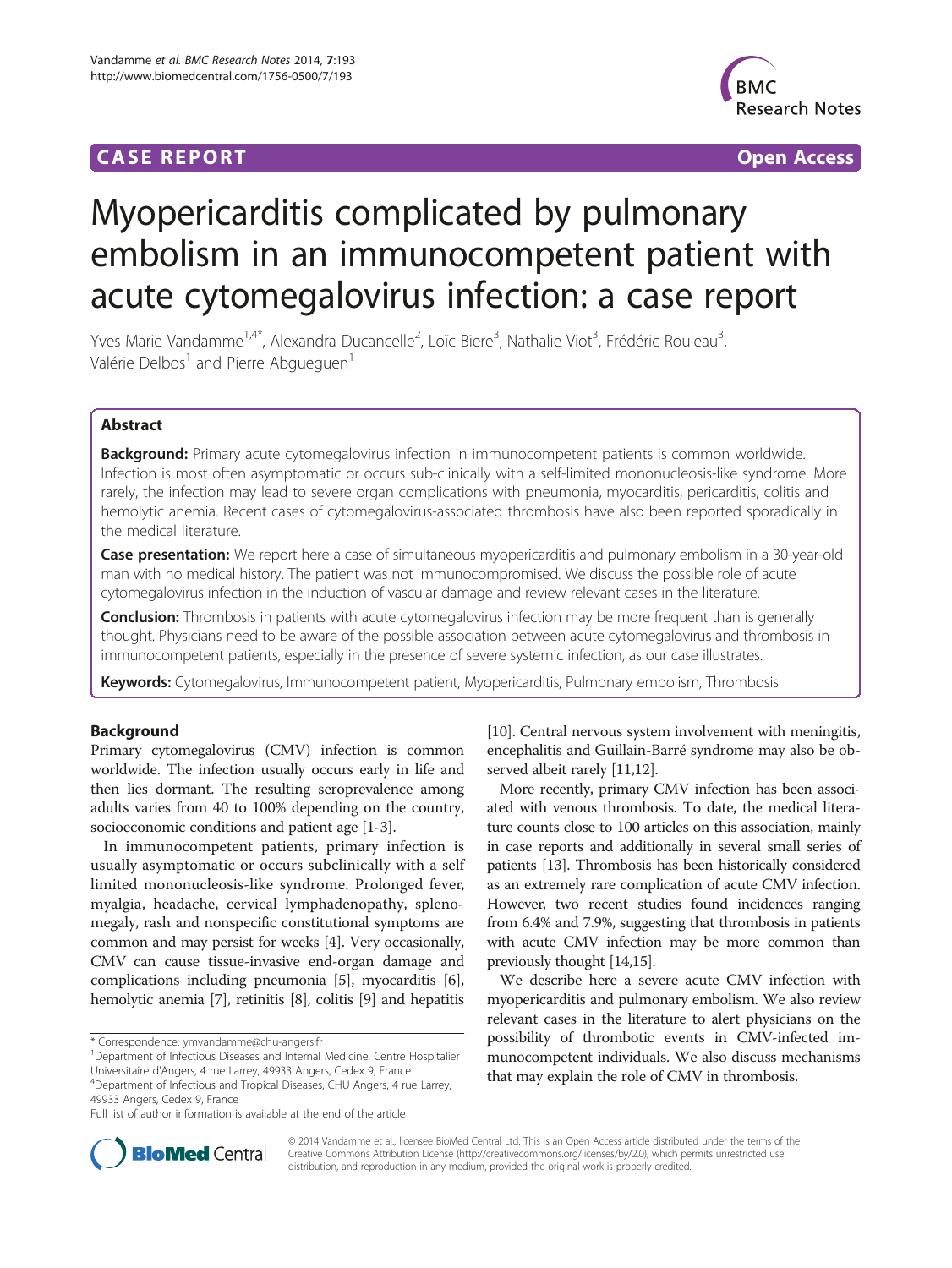#### Case presentation

A 30-year-old caucasian man was admitted to the cardiac intensive care unit on 27 February 2010 for a two-day history of left precordial chest pain. The patient had no particular medical history other than an episode of viral gastroenteritis that resolved favorably three weeks before his hospitalization. His temperature was 38°C (100.4°F), heart rate 86 beats per minute (BPM), and blood pressure 122/86 mmHg at admission. He described typical pericarditis symptoms with substernal and precordial chest pain relieved by sitting up and bending forward and worsened by lying down and breathing in. There was no radiating pain and physical examination was normal without friction rub. Other symptoms included fatigue and anxiety. White blood cells (WBC) count was 10,250 cells/mm3 with 7,240 neutrophils/mm3 and 1,410 lymphocytes/mm3, hemoglobin was 153.0 g/L with a platelet count of 167,000/mm3. His C-reactive protein level was 33 mg/L (normal < 3 mg/l). Cardiac enzyme tests showed a highly elevated level of troponin Ic at 3.51 μg/L. Alanine aminotransferase (ALT) was at 50 U/L, aspartate aminotransferase (AST) at 202 U/ L and creatine kinase (CK) at 2,275 U/L. The electrocardiogram showed a 12-lead diffuse, concave ST segment elevation without low-voltage QRS complexes. Transthoracic echocardiography found a normal left ventricular volume with no kinetic disorder or pericardial effusion. Magnetic resonance imaging (MRI) confirmed myopericarditis with a hyper-intense signal on the MRI late gadolinium enhancement (Figure 1). The chest pain regressed rapidly, the troponin Ic level decreased and the patient was discharged to home four days later with a medical treatment comprising a combination of colchicine 1 mg per day and acetylsalicylic acid 3 g per day for one month.

Three days later, the patient remained febrile (40°C) and presented with a painful right chest with dyspnea. He was readmitted to the cardiac intensive care unit.



Figure 1 Typical magnetic resonance imaging image of myocarditis. This figure shows a magnetic resonance imaging four chamber cardiac view. Mid-wall late gadolinium enhancement of the lateral wall is visible (arrows). This is a common MRI aspect of myocarditis.

His temperature was 37.4°C (99.32°F), his heart rate 74 BPM and blood pressure 134/78 mmHg. WBC count was 14,190 cells/mm3, with 3,830 neutrophils/mm3 and 8,370 lymphocytes/mm3 with 2% of the lymphocytes presenting a large hyperbasophilic form. The C-reactive protein level was 100 mg/L. Cardiac enzymes tests showed a normalization of troponin Ic < 0.01 μg/L and CK level of 58 U/L but liver function tests revealed an ALT level of 299 U/L and an AST level of 133 U/L. The electrocardiogram showed the disappearance of ST segment elevation without PR segment depression and the echocardiography was unchanged. Bloody sputum suggested a pulmonary embolism. Chest x-ray showed no opacity on the pulmonary field and the diagnosis was confirmed with a computed tomography (CT) scan showing a bilateral pulmonary embolism of moderate severity with signs of pulmonary infarction. Treatment with intravenous heparin was initiated. Because of the mononucleosis-like biological syndrome, hepatitis virus serology was performed. The results of serological tests for human immunodeficiency virus (HIV) enzymelinked immunosorbent assay (ELISA), hepatitis A virus IgM, hepatitis B surface antigen, hepatitis C virus, Epstein-Barr virus and toxoplasma IgM antibodies were all negative. For CMV however, ELISA tests were strongly positive for IgM and equivocal for IgG on the first tests performed 7 days after hospital admission. Also at Day 7, quantitative CMV deoxyribonucleic acid (DNA) polymerase chain reaction (PCR) was positive with 2050 CMV DNA copies/mL (ARGENE CMV R-gene™, Biomerieux, France). Of note: CMV PP65 antigen was negative at Day 14. The evolution of the CMV tests is presented in Table [1.](#page-2-0)

The fever disappeared 5 days after the second admission with no anti-CMV therapy. The patient presented no further chest pain. He felt very tired for two months. Hepatitis was at its maximum 10 days after the second admission but liver tests returned to normal after one month. Heparin was replaced by six months of fluindione. The coagulation work-up included prothrombin time and tests for activated protein C resistance, antithrombin activity, and proteins C and S, as well as an assay for anticardiolipin and anti-beta 2 glycoprotein-1 antibodies. All results were normal.

## **Discussion**

Acute CMV infection in immunocompetent patients is common worldwide but symptoms remain subclinical most of the time. Rarely, patients may develop a severe infection that manifests with multiple organ involvement and marked constitutional symptoms. Serious CMV infection is more well-known and more frequently described in immunocompromised patients, including in particular transplantation recipients and people with untreated acquired immunodeficiency syndrome (AIDS), where CMV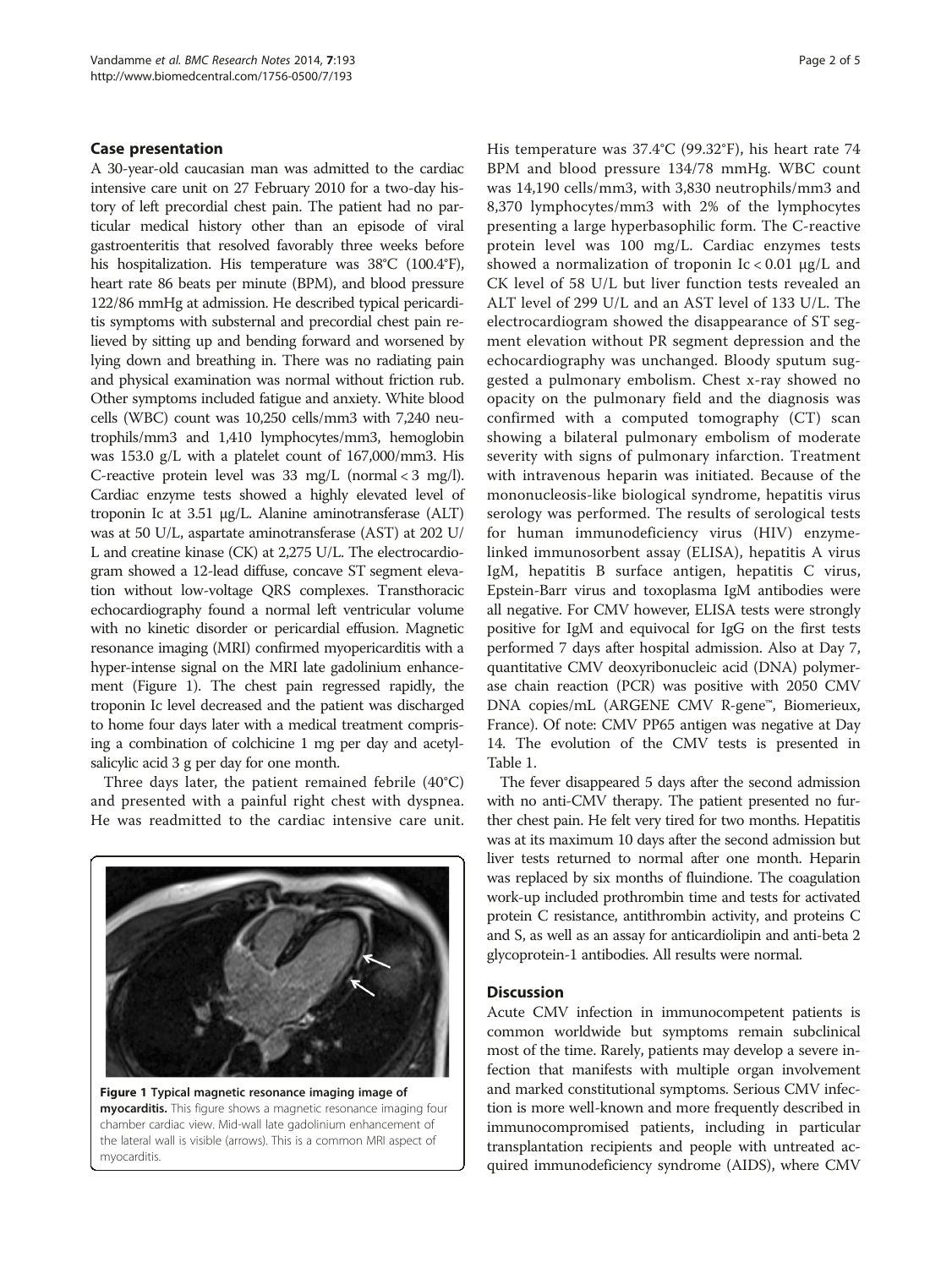<span id="page-2-0"></span>

|                                                                         |       | Day 7 after admission Day 14 after admission Day 28 after admission |        |
|-------------------------------------------------------------------------|-------|---------------------------------------------------------------------|--------|
| Elisa (CMV Axsym-Abbott)                                                |       |                                                                     |        |
| Ig M (negative: ratio $< 0.4$ )                                         | 1.003 | 5.852                                                               | 7.667  |
| Ig G (negative: level < 15UA/ml)                                        | 15.2  | 51.3                                                                | 165.7  |
| PP65 antigen                                                            | -     | Negative                                                            | $\sim$ |
| CMV DNA real-time PCR (copies/mL) (detection range: 150 copies/ml) 2050 |       | 7000                                                                | <150   |

Elisa: enzyme-linked immunosorbent assay.

PCR: polymerase chain reaction.

disease is a common cause of death. We describe here an immunocompetent patient with pulmonary embolism and myopericarditis, two rare and severe CMV infection complications.

Pericarditis and myocarditis in immunocompetent patients with acute CMV have been described for years now in the literature [[16-18\]](#page-4-0). CMV has a wide tissue tropism and is able to infect multiple organs including the heart. However, clinically significant cardiac disease is rarely reported overall, although we note an increase of such casereports in the literature in recent years [\[19-23\]](#page-4-0) and think that the association may be under-diagnosed currently.

Monitoring of serum antibody levels, which provides a picture of viral pericarditis, is often not performed despite the recommendation to do so in European Society of Cardiology (ESC) guidelines on pericardial diseases [[24](#page-4-0)]. Indeed, an association between CMV and myocarditis was described in a study of more than 1100 patients with active and borderline myocarditis [[25](#page-4-0)]. In that study, PCR of heart samples revealed CMV DNA in 3% of the patients. In another population-based study of immunocompetent patients with fatal myocarditis, CMV DNA was the most common single finding: viral genome was detected by PCR in the cardiac samples of 15 patients (38%), and in 67% of the patients for whom PCR was CMV-positive, in situ hybridization revealed viral DNA in cardiomyocytes [[6\]](#page-3-0). We believe that the development or the aggravation of an acute hepatitis after an obvious clinical improvement of myocarditis and a decrease in cardiac necrosis markers, as noted in several reports, could be suggestive of an acute CMV infection [\[19,22\]](#page-4-0).

Also, chest pain and heart failure are not obligatory clinical features of myopericarditis. In a series of 115 hospitalized immunocompetent patients with diagnosis of primary CMV infection, the authors found two cases of pericarditis for which the diagnosis was established as a fortuitous finding on routine electrocardiograms in patients without chest pain [[26](#page-4-0)]. Another case report presented an immunocompetent patient with no signs or symptoms of cardiac inflammation. Myocarditis was incidentally diagnosed on trans-thoracic echocardiography, which was undertaken to search for an infectious endocarditis in the setting of a prolonged fever [\[21\]](#page-4-0).

In recent case-reports, the diagnosis of myocarditis was aided by the presence of clinical signs of pericarditis and cardiac investigations including myocardial necrosis markers and echocardiography [[19,22,23\]](#page-4-0). In our case, the suspicion of heart involvement led us to perform an MRI that confirmed the diagnosis of myopericarditis. The diagnosis of acute CMV infection was confirmed by antibodies in the plasma and the evolution of CMV viral load. Of interest: CMV PP65 antigenemia was negative for our patient. This may be explained by a lesser sensitivity for CMV antigenemia compared to CMV PCR assay, as has been described in the literature, albeit generally in the setting of solid organ or bone marrow transplant patients [[27,28](#page-4-0)]. It may also be explained by the fact that antigenemia was performed only once at Day14; thus it is possible that antigenemia was not yet positive or had already disappeared.

The association of CMV infection and vascular thrombosis was first described in immunocompromised patients, especially in AIDS cases or after transplantation [[29](#page-4-0)-[31](#page-4-0)]. In immunocompetent patients, CMV infection was first described as a risk for coronary thrombotic events after stent placement [\[32,33\]](#page-4-0). CMV-associated thrombosis was later reported sporadically in immunocompetent adults with no medical history only in case reports or in small series [\[13](#page-4-0)]. However, in two recent studies, the incidence of thrombosis among patients with acute CMV infection was reported to range from 6.4 to 7.9%, suggesting that it may not be so rare after all [\[15,34](#page-4-0)]. In a prospective study comparing 187 hospitalized patients with deep vein thrombosis and/or pulmonary embolism to 187 controls without thrombosis, the incidence of acute CMV infection was 9.1% for the former compared to 1.6% for the latter (odds ratio =  $6.12$ ; p = 0.016) [[35](#page-4-0)]. In another recent case–control study on 397 consecutive patients with suspected deep vein thrombosis, five were positive for CMV DNA whereas none were in the control group [\[36\]](#page-4-0). In that study, all five of the CMVpositive patients were women, below 37 years of age, with another acquired risk for venous thrombosis.

CMV: cytomegalovirus. Ig: Immunoglobulin. DNA: deoxyribonucleic acid.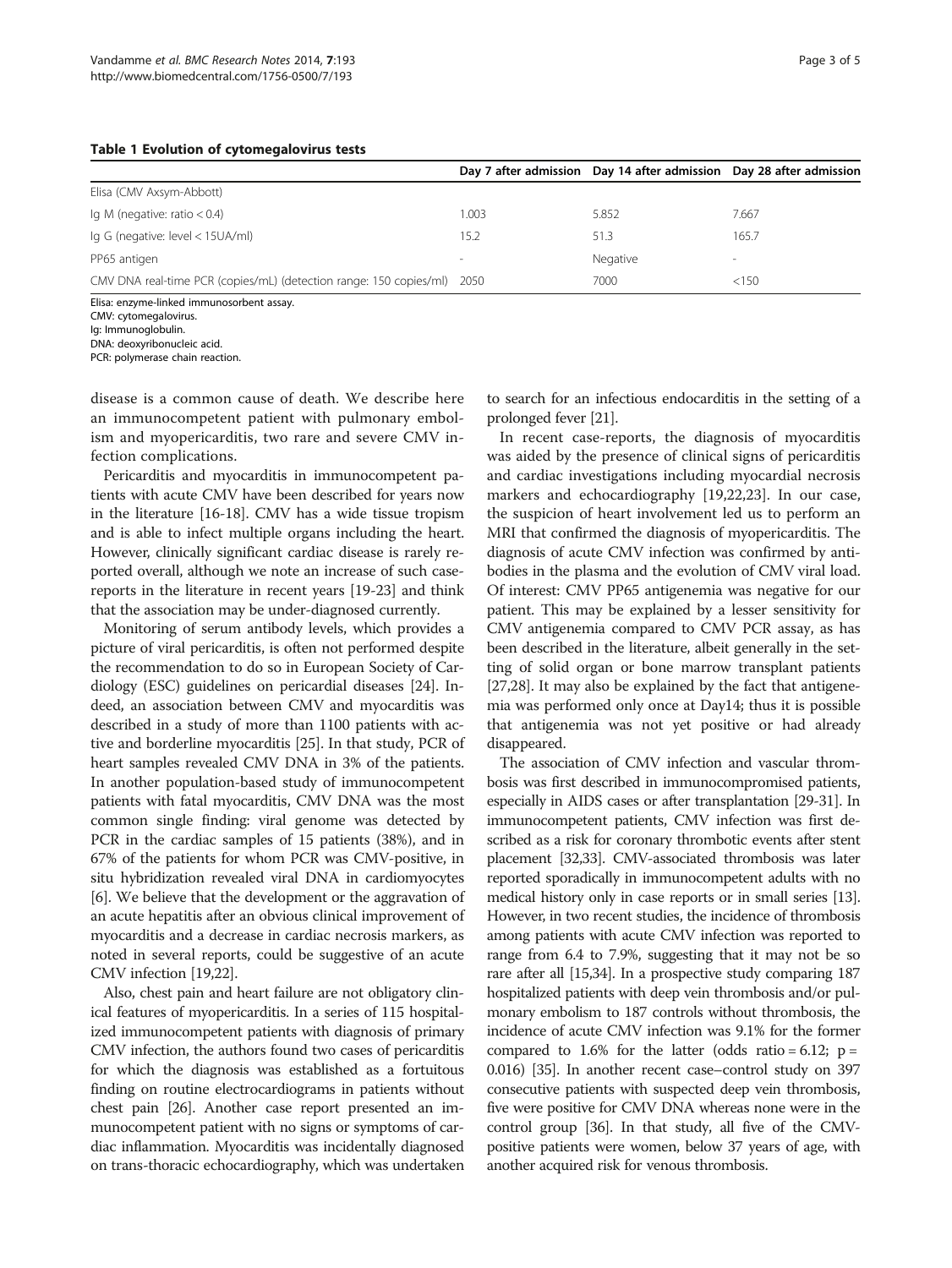<span id="page-3-0"></span>Several hypotheses have been forwarded for the role of CMV in inducing vascular damage. Squizzato et al. performed a literature review focused on the effects of CMV infection on coagulation [\[37](#page-4-0)]. CMV probably plays a different role in inducing arterial or venous thrombosis. CMV may induce transient antiphospholipid antibody production [[38](#page-4-0)] and certain strains may also express constitutively phosphatidylserine (PS)-like procoagulant activity. Sutherland et al. demonstrated that tissue factor (TF) antigen, a coagulation initiator, could be identified on CMV using monoclonal antibodies with flow cytometry and electron microscopy [\[39\]](#page-4-0). However these properties were not unique for CMV; they were also pertinent for other herpes viruses. Moreover, CMV causes membrane perturbation when it infects endothelial cells and activates a pro-coagulation state. Von Willebrand factor (vWf) has been shown to be released during CMV infection [\[40](#page-4-0)], and, among 39 patients with recent kidney transplantation and acute CMV infection, increased vWf and soluble vascular cell adhesion molecule 1 (sVCAM-1) in the peripheral blood were correlated with viral infection [[41](#page-4-0)].

Regarding the development of atherosclerosis and restenosis, smooth muscle cell proliferation and migration are crucial events. It has been suggested that one of the immediate early gene products of CMV, IE84, binds to and inhibits P53 transcriptional activity, thus inhibiting P53 mediated apoptosis, which in turn permits smooth muscle cell proliferation [\[42,43](#page-4-0)]. Moreover, CMV infection increases PDGF b-receptor expression, which modulates smooth muscle cell migration [\[44\]](#page-4-0). Also, CMV infection may contribute to vascular effects in atherosclerotic plaque inflammation by increasing levels of several cytokines with inflammatory properties [\[45\]](#page-4-0). Especially, a modest increase in interleukin (IL) 6 is observed in infected endothelial cells [[46](#page-4-0)]. CMV infection of endothelial cells also increases the expression of CD40 [[47](#page-4-0)], a protein present on atheromaassociated cells and possibly involved in a number of processes responsible for lesion progression and plaque destabilization [\[48](#page-4-0)].

Our case-report underlines the interest of CMV serology in the presence of viral myopericarditis. This complication is infrequently reported in the literature but needs to be kept in mind as it may lead to disproportionate aggression to the myocardium and clinical heart failure. Our experience also illustrates the interest of MRI in the diagnosis of myocarditis. Furthermore, the complication may indicate a serious acute CMV infection capable of provoking other serious complications such as vascular thrombosis and pulmonary embolism.

# Conclusion

In conclusion, to our knowledge, the present case is the first to report acute CMV myopericarditis appearing with a thrombotic pulmonary embolism. Physicians must keep this association between severe CMV infection and vascular thrombosis in mind to better implement preventative measures.

# Consent

Written informed consent was obtained from the patient for publication of this Case Report and any accompanying images. A copy of the written consent is available for review by the Editor-in-Chief of this journal.

#### Competing interests

The authors declare that they have no competing interests.

#### Authors' contributions

YMV conceived of the Case Report. AD carried out the immunoassays and CMV viral loads, participated in the interpretation and helped to draft the manuscript. LB carried out magnetic resonance imaging, participated in its interpretation and helped to draft the manuscript. NV participated in magnetic resonance imaging interpretation and helped to draft the manuscript. FR participated in magnetic resonance imaging interpretation and helped to draft the manuscript. VD helped to draft the manuscript. PA detected the case-report and oversaw this manuscript. All authors meet the criteria for authorship, including acceptance of responsibility for the scientific content of the article. All authors had access to the data and a role in writing. All authors read and approved the final manuscript.

#### Author details

<sup>1</sup>Department of Infectious Diseases and Internal Medicine, Centre Hospitalier Universitaire d'Angers, 4 rue Larrey, 49933 Angers, Cedex 9, France. <sup>2</sup> <sup>2</sup>Department of Bacteriology and Virology, Centre Hospitalier Universitaire d'Angers, 4 rue Larrey, 49933 Angers, Cedex 9, France. <sup>3</sup>Department of Cardiology, Centre Hospitalier Universitaire d'Angers, 4 rue Larrey, 49933 Angers, Cedex 9, France. <sup>4</sup>Department of Infectious and Tropical Diseases CHU Angers, 4 rue Larrey, 49933 Angers, Cedex 9, France.

#### Received: 13 March 2013 Accepted: 4 March 2014 Published: 28 March 2014

#### References

- 1. Bate SL, Dollard SC, Cannon MJ: Cytomegalovirus seroprevalence in the United States: the national health and nutrition examination surveys, 1988–2004. Clin Infect Dis 2010, 50(11):1439–1447.
- 2. Boeckh M, Geballe AP: Cytomegalovirus: pathogen, paradigm, and puzzle. J Clin Invest 2011, 121(5):1673–1680.
- 3. Hyde TB, Schmid DS, Cannon MJ: Cytomegalovirus seroconversion rates and risk factors: implications for congenital CMV. Rev Med Virol 2010, 20(5):311–326.
- 4. Wreghitt TG, Teare EL, Sule O, Devi R, Rice P: Cytomegalovirus infection in immunocompetent patients. Clin Infect Dis 2003, 37(12):1603-1606
- 5. Klemola E, Von Essen R, Henle G, Henle W: Infectious-mononucleosis-like disease with negative heterophil agglutination test. Clinical features in relation to Epstein-Barr virus and cytomegalovirus antibodies. J Infect Dis 1970, 121(6):608–614.
- 6. Kyto V, Vuorinen T, Saukko P, Lautenschlager I, Lignitz E, Saraste A, Voipio-Pulkki LM: Cytomegalovirus infection of the heart is common in patients with fatal myocarditis. Clin Infect Dis 2005, 40(5):683-688.
- 7. Chanarin I, Walford DM: Thrombocytopenic purpura in cytomegalovirus mononucleosis. Lancet 1973, 2(7823):238–239.
- 8. Stewart MW, Bolling JP, Mendez JC: Cytomegalovirus retinitis in an immunocompetent patient. Arch Ophthalmol 2005, 123(4):572–574.
- 9. Rafailidis PI, Mourtzoukou EG, Varbobitis IC, Falagas ME: Severe cytomegalovirus infection in apparently immunocompetent patients: a systematic review. Virol J 2008, 5:47.
- 10. Tajiri H, Kozaiwa K, Tanaka-Taya K, Tada K, Takeshima T, Yamanishi K, Okada S: Cytomegalovirus hepatitis confirmed by in situ hybridization in 3 immunocompetent infants. Scand J Infect Dis 2001, 33(10):790-793.
- 11. Schmitz H, Enders G: Cytomegalovirus as a frequent cause of Guillain-Barre syndrome. J Med Virol 1977, 1(1):21–27.